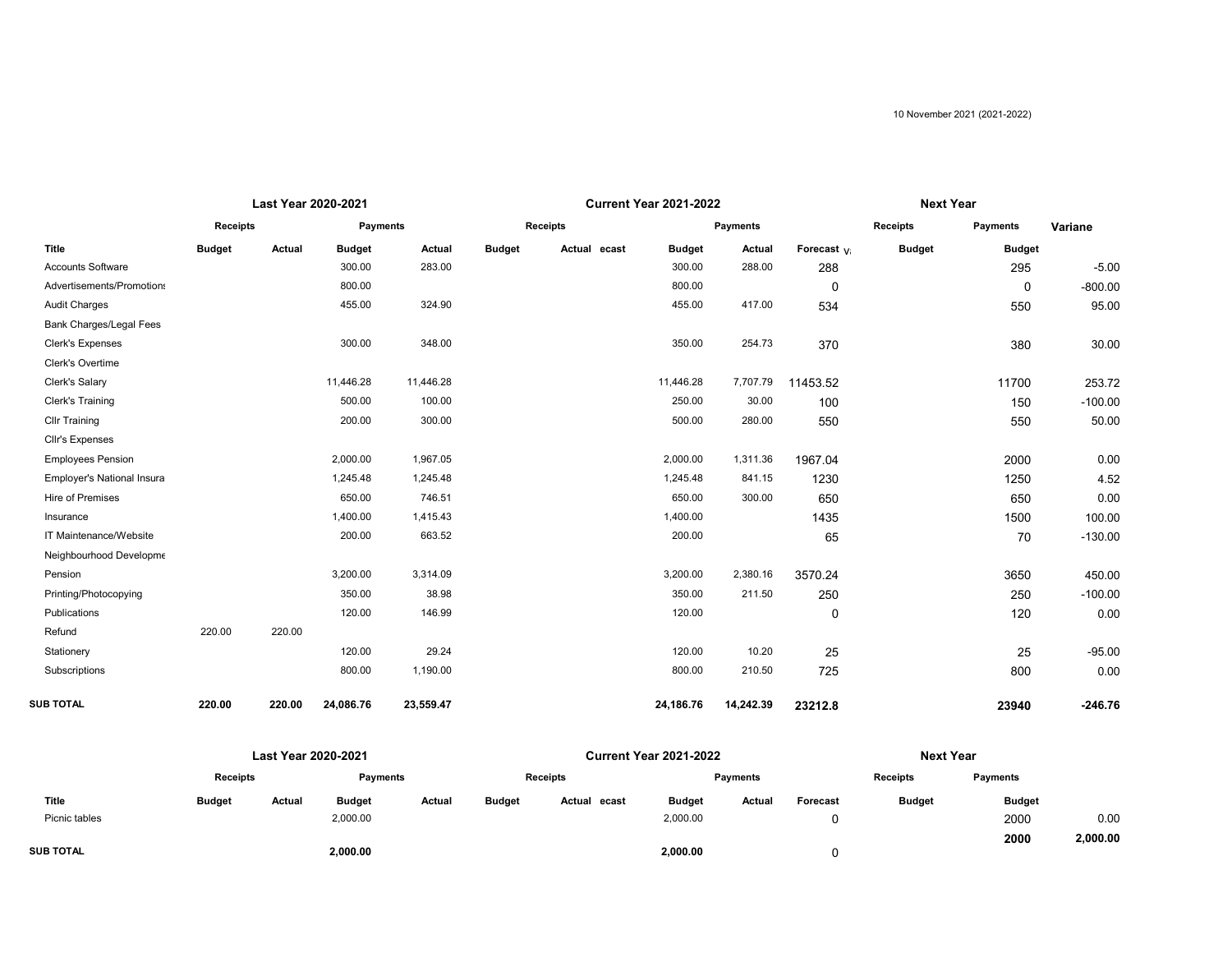|                                  | Last Year 2020-2021 |        |                 |        |               |                 | <b>Current Year 2021-2022</b> |                 | <b>Next Year</b> |               |                   |                      |
|----------------------------------|---------------------|--------|-----------------|--------|---------------|-----------------|-------------------------------|-----------------|------------------|---------------|-------------------|----------------------|
|                                  | Receipts            |        | <b>Payments</b> |        |               | Receipts        |                               | <b>Payments</b> |                  | Receipts      | <b>Payments</b>   |                      |
| Title                            | <b>Budget</b>       | Actual | <b>Budget</b>   | Actual | <b>Budget</b> | Actual<br>ecast | <b>Budget</b>                 | Actual          | Forecast         | <b>Budget</b> | <b>Budget</b>     |                      |
| <b>Admin Contingency</b>         |                     |        | 3,000.00        |        |               |                 | 6,449.13                      |                 |                  |               | 6,500.00          | 50.87                |
| CChurch wall maintenance         |                     |        |                 |        |               |                 | 10,000.00                     |                 |                  |               | 13500             | 3.500.00             |
| Earmarked Laptop/ website        |                     |        | 1,000.00        |        |               |                 | 1,000.00                      |                 | 1000.00          |               |                   | $-1.000.00$          |
| Earmarked Road safety            |                     |        | 3,000.00        |        |               |                 | 15,000.00                     |                 |                  |               | 15000             | 0.00                 |
| Election                         |                     |        | 5,000.00        |        |               |                 | 5,000.00                      |                 |                  |               | 5000              | 0.00                 |
| Footpath Development             |                     |        | 1,000.00        |        |               |                 | 1,000.00                      |                 |                  |               | 1000              | 0.00                 |
| Parking Project                  |                     |        | 4,000.00        |        |               |                 |                               |                 |                  |               |                   |                      |
| Playing fields equipment         |                     |        | 2,500.00        |        |               |                 | 2,500.00                      | 519.06          | 519.06           |               | 2000              | $-500.00$            |
| TOSCA/Community Pledge           |                     |        | 4,000.00        |        |               |                 | 4,000.00                      |                 |                  |               | 4000              | 0.00                 |
| Tutbury Community suppor         |                     |        | 4,000.00        |        |               |                 | 4,000.00                      | 500.00          | 500.00           |               | 4500              | 500.00               |
| Earmarked website                |                     |        |                 |        |               |                 |                               |                 |                  |               | 1000              | 1,000.00             |
| Earmarked container<br>SUB TOTAL |                     |        | 27,500.00       |        |               |                 | 48,949.13                     | 1,019.06        | 2019.06          |               | 5000<br>57,500.00 | 5,000.00<br>8,550.87 |
|                                  |                     |        |                 |        |               |                 |                               |                 |                  |               |                   |                      |

|                                |                 | Last Year 2020-2021 |               |          |               |                 | <b>Current Year 2021-2022</b> |          | <b>Next Year</b> |                 |               |           |
|--------------------------------|-----------------|---------------------|---------------|----------|---------------|-----------------|-------------------------------|----------|------------------|-----------------|---------------|-----------|
|                                | <b>Receipts</b> |                     | Payments      |          |               | <b>Receipts</b> |                               | Payments |                  | <b>Receipts</b> | Payments      |           |
| Title                          | <b>Budget</b>   | Actual              | <b>Budget</b> | Actual   | <b>Budget</b> | Actual ecast    | <b>Budget</b>                 | Actual   | Forecast         | <b>Budget</b>   | <b>Budget</b> |           |
| <b>Bus Shelter Maintenance</b> |                 |                     | 1,000.00      | 428.02   |               |                 | 1,000.00                      |          | 500              |                 | 1000          | 0.00      |
| <b>Planter Maintenance</b>     |                 |                     | 2,000.00      | 1,379.36 |               |                 | 2,000.00                      | 379.36   | 2000             |                 | 5000          | 3.000.00  |
| Rights of Way Maintenance      |                 |                     | 1,000.00      | 350.00   |               |                 | 1,500.00                      | 525.00   | 1100             |                 | 800           | $-700.00$ |
| Street & Bus Shelter Clean     |                 |                     | 4,000.00      | 3,718.00 |               |                 | 4,000.00                      | 2,782.00 | 4150             |                 | 4300          | 300.00    |
|                                |                 |                     |               |          |               |                 |                               |          |                  |                 |               |           |
| <b>SUB TOTAL</b>               |                 |                     | 8,000.00      | 5,875.38 |               |                 | 8,500.00                      | 4,686.36 | 7750             |                 | 11100         | 2,600.00  |

|                               |                 |           |               | <b>Current Year 2021-2022</b> |                 | <b>Next Year</b> |       |               |        |          |               |               |
|-------------------------------|-----------------|-----------|---------------|-------------------------------|-----------------|------------------|-------|---------------|--------|----------|---------------|---------------|
|                               | <b>Receipts</b> |           | Payments      |                               | <b>Receipts</b> |                  |       | Payments      |        |          | Receipts      | Payments      |
| Title                         | <b>Budget</b>   | Actual    | <b>Budget</b> | Actual                        | <b>Budget</b>   | Actual           | ecast | <b>Budget</b> | Actual | Forecast | <b>Budget</b> | <b>Budget</b> |
| <b>ESBC Tax Support</b>       | 2,001.00        | 2,001.00  |               |                               | 2,001.00        | 2,001.00         |       |               |        |          | 2001          |               |
| Interest                      | 11.00           | 5.64      |               |                               | 2.16            | 1.27             |       |               |        |          | 2.3           |               |
| Other Grants/Donations        |                 |           |               |                               |                 |                  |       |               |        |          |               |               |
| <b>Playing Fields Charges</b> | 500.00          |           |               |                               |                 |                  |       |               |        |          |               |               |
| Precept                       | 45,846.08       | 45,846.08 |               |                               | 45,741.42       | 45,741.42        |       |               |        |          | 45,741.42     |               |
| <b>VAT Reclaim</b>            |                 |           |               |                               |                 |                  |       |               |        |          |               |               |
|                               |                 |           |               |                               |                 |                  |       |               |        |          | 47744.72      |               |
| SUB TOTAL                     | 48,358.08       | 47,852.72 |               |                               | 47,744.58       | 47,743.69        |       |               |        |          |               |               |